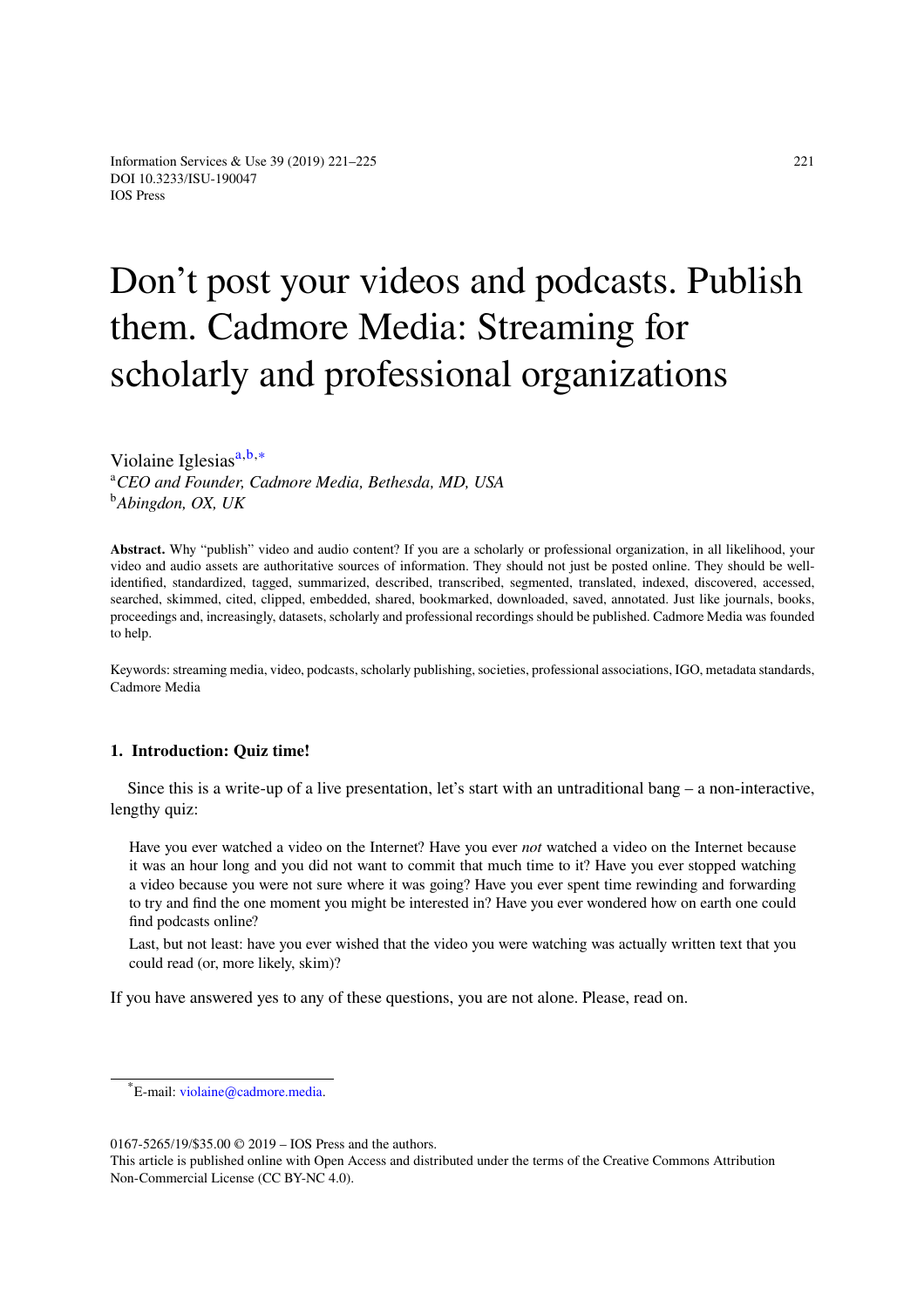#### **2. Streaming is on the rise, but what about scholarly communications?**

Cadmore Media was born out of a mission to serve the scholarly and professional world. Why then focus on less traditional formats? The answer is rather simple: in the consumer world, streaming is growing in popularity, for a variety of reasons. The Internet is becoming faster, mobile usage is exploding, and recording media is easier than ever before. Younger generations, of course, increasingly turn to YouTube for searches, rather than Google, which now makes the streaming platform the second most visited website in the world.

The higher education world has long embraced streaming, with academic libraries licensing video collections from a handful of specialized providers, and corporations have been turning to e-learning, but the scholarly and professional community has been slow to embrace audio and video. This is despite the many applications that can easily be listed for streaming. Not only is there a lot of untapped archival audiovisual content on hard drives all over the world, but more and more content is being produced every day: recorded events, research outputs, teaching and learning material, best practice videos, professional development courses, public outreach, podcasts. More often than not, this content lives on YouTube, making it impossible to distinguish authoritative content from amateur videos. Who wants their surgeon to "refresh their memory" on how to perform a procedure by watching a YouTube video? Well, at the moment, surgeons do use YouTube for professional purposes. It is not a stretch of the imagination to see a world where practitioners have access to curated, peer-reviewed videos published and vetted by society communities, who undoubtedly include the world's top experts.

In a scholarly world that is being shaken by new open access mandates, there is a need, and an opportunity, for non-profit organizations to diversify their sources of revenue and drive membership by proposing new types of content and benefits. Video and podcasts can be a natural part of that strategy.

#### **3. Unique challenges combined with a lack of infrastructure**

One reason why streaming has not been fully embraced is that it presents unique challenges.

While media content is a powerful way to communicate certain types of information, it is almost invariably hard to find. Once it has been found, the user experience is often unfriendly. Unlike with an article or a book, it is virtually impossible to know what a video or podcast contains without committing to watching or listening to it in its entirety. When it comes to entertainment, that is a perfectly desirable experience; for scholarly information, this can be a fastidious exercise for which most professionals do not have time. The human brain can read much faster than it can listen to someone speak to them. Most of us want the ability to skim a video in the same way that we would a long-form piece of written text.

Audiovisual content can also be difficult to understand without closed captions or a transcript: while the majority of the world's research is communicated in English, English is not the native language of the majority of researchers. Speakers can have strong accents (if you had heard this presentation, you would have heard mine), and listeners can have trouble picking up technical language in a tongue that is not theirs.

Crucially, multimedia content is often not accessible at all. Accessibility is still often an afterthought, even though the incentives to make content accessible – whether legal, commercial or moral – are becoming difficult to ignore. When it comes to video and audio content, not only is accessibility compliance the right thing to do, but it is also a sure way to boost searchability, indexability, discoverability, and general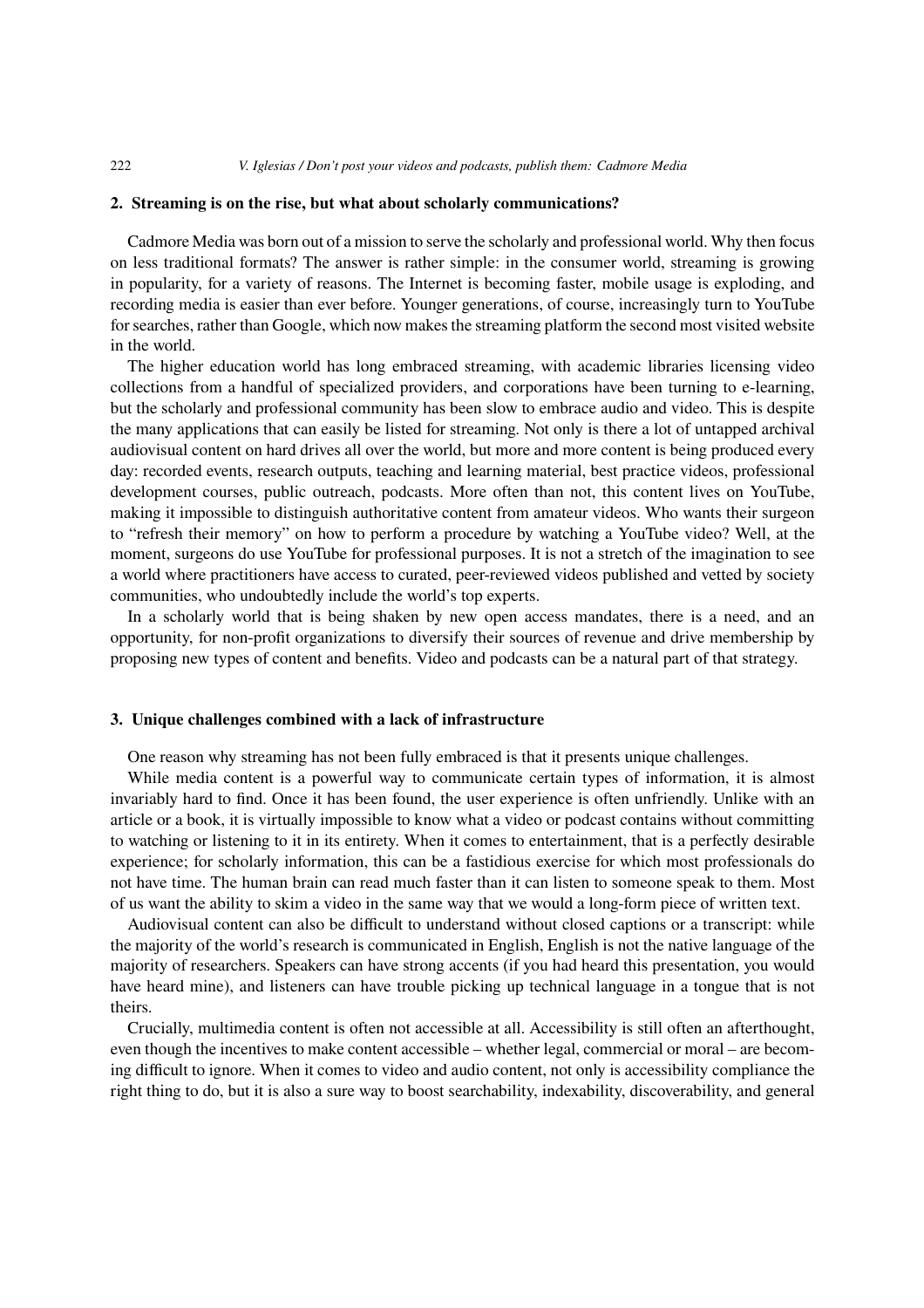SEO. For more about the Far-Reaching Benefits of Multimedia Accessibility, see the author's article in the special January 2018 Accessibility edition of *Learned Publishing* (https://doi.org/10.1002/leap.1153).

Despite those challenges, there has not been a solution for publishers to handle video and audio content with the professionalism that has been awarded to digital books and journals for decades. Instead, there have only been mass-market solutions that are designed for large media organizations, but that are missing some key workflow pieces to fully integrate audiovisual materia[l into the scholarly ecosystem, fr](https://doi.org/10.1002/leap.1153)om peer-review to indexing and preservation. In particular, there has not been a good system to manage the collection and delivery of well-structured metadata.

All of these challenges, alongside other traditional obstacles to launching new programs such as the lack of budget, staffing – and sometimes an obvious ROI –, are making it difficult for scholarly and professional organizations to publish audio and video on a larger scale. This is not for lack of enthusiasm: virtually every organization we talk to has a desire to expand their reach in this area.

## **4. Cadmore media, an end-to-end streaming platform for scholarly communications**

Years of market research and experience have led us to understand how to create a technical environment that addresses those challenges noted above. The most visible piece of that infrastructure is a "smart" media player that is platform-agnostic, accessible, multilingual, discoverable, responsive, and includes many features that enable faster navigation paths. Iterations of the player can be seen on our website's demo page: https://www.cadmore.media/playerdemo. Also, the Cadmore Media player is demonstrated with a video taken from a NASA science project at: https://app.cadmoremedia.com/VideoPlayer/Video/ BE6D1580-8FCD-46D2-9BE0-9A5D34E47B68.

In the backend, our platform provides media streaming and hosting, as well as – more uniquely – workflow to[ols to help publishers enrich media ass](https://www.cadmore.media/playerdemo)ets with well-structured metadata, transcripts and segments, and to deliver that content and/or that [newly-captured metadata to many different outlets,](https://app.cadmoremedia.com/VideoPlayer/Video/BE6D1580-8FCD-46D2-9BE0-9A5D34E47B68) [including publishing platforms, social media, d](https://app.cadmoremedia.com/VideoPlayer/Video/BE6D1580-8FCD-46D2-9BE0-9A5D34E47B68)iscovery services, learning management systems and preservation tools. The platform also provides deep usage analytics, including industry-friendly ones such as COUNTER-compliant logs.

This vision is ambitious, and we do not intend to carry it out alone. Our technology is optimized for integration with third-party systems, including content repositories, workflow tools, publishing platforms and learning management systems. And our expertise is helping us lead industry-wide initiatives to improve the support for streaming content in scholarly and professional communications. For example, we are spearheading a NISO project to assess metadata standards for time-based media which will help publishers, vendors, and libraries to align their practices and streamline the discovery of streamed content (see: https://www.niso.org/press-releases/2019/05/niso-launches-new-project-developbest-practices-ensuring-findability-video).

### **5. What makes us di[fferent from the competition?](https://www.niso.org/press-releases/2019/05/niso-launches-new-project-develop-best-practices-ensuring-findability-video)**

The reality is, there is no vendor with a similar offering. Of course, streaming is immediately associated with YouTube in most consumers' minds, but there are many reasons for a professional organization to be wary of using the social media network as its main media asset repository. For starters, any lawyer who assesses the platform's Terms of Use will balk at its unfavorable terms. And from a professional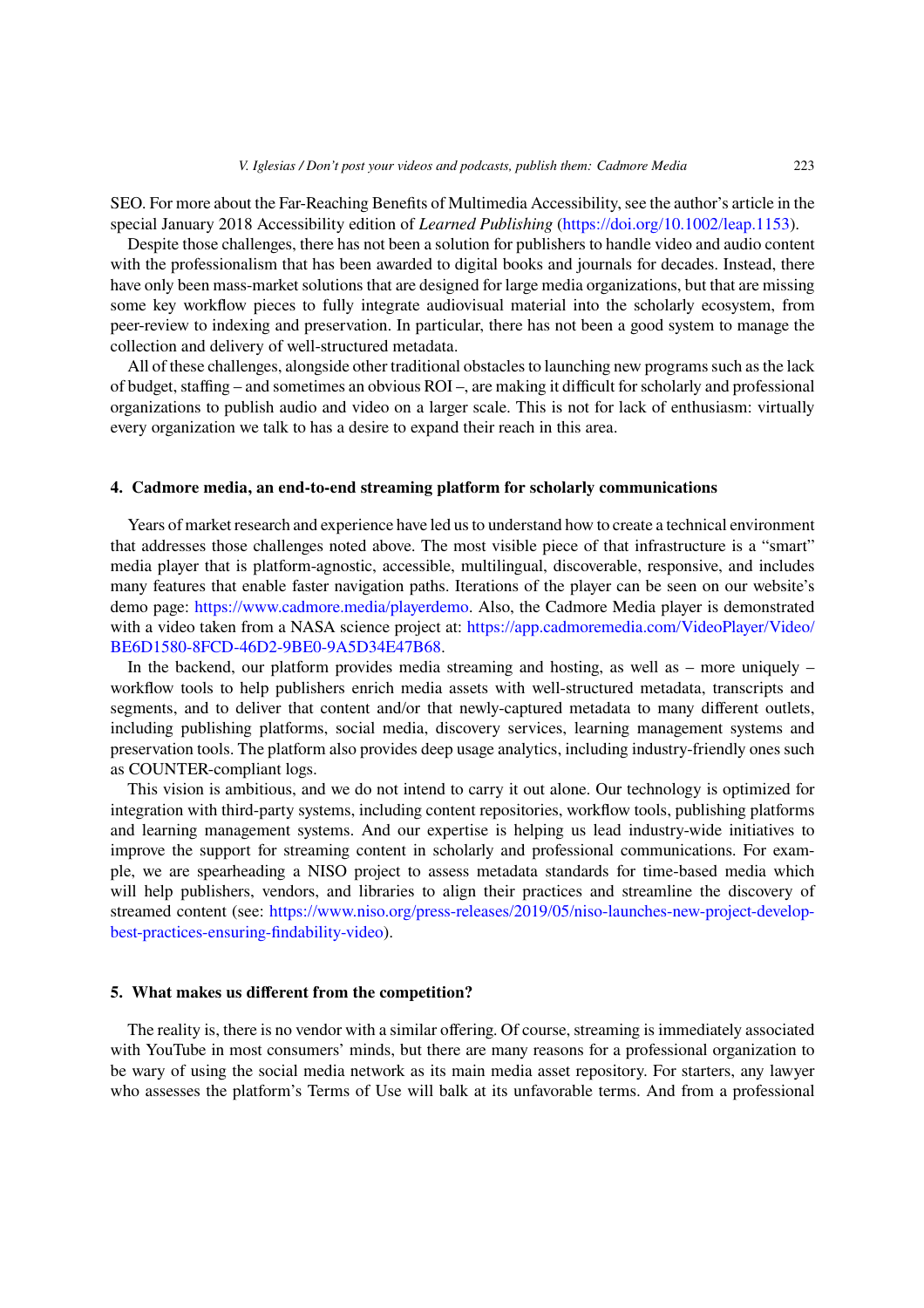

Fig. 1. Cadmore vs. our competitors.

user's perspective, it can be difficult to gauge the validity of any content that sits alongside a wide-range of amateur videos – remember that surgery example! And there are innumerable other arguments to not use YouTube as a content channel rather than as a content repository, from brand dilution to poor usage analytics outside of the main platform and lack of access control.

There are indeed generic streaming platforms that offer better terms of use, analytics, and security. However, the overlap between their services and Cadmore's is actually rather limited, and mainly cover the streaming technology itself, which has been commoditized over the past few years. Our metadata enrichment and delivery workflow, our understanding of scholarly and professional communications, and our network of specialized partners enable us to provide services that are much more targeted. DOI deposits, to just use one example, is not a service that any other streaming platform would offer.

## **6. Cadmore's business model**

Since our participation at the 2019 NFAIS conference was in the context of a start-up challenge, we outlined our high-level business model for the audience. For our main platform, Cadmore offers a tiered subscription model that is based on a combination of media volume and usage. This is a model that is relatively standard and allows us to serve organizations of any size, smaller organizations that are just getting started to larger ones who already have significant volumes and/or usage. We focus on pricing transparency, and we do not impose any limit on embedding options for maximum flexibility.

In addition to the platform, we offer professional services for complex integrations, custom delivery targets and player customizations. And we have put partnership agreements in place that allow us to provide preferred pricing for content services such as transcription, metadata enrichment and translations.